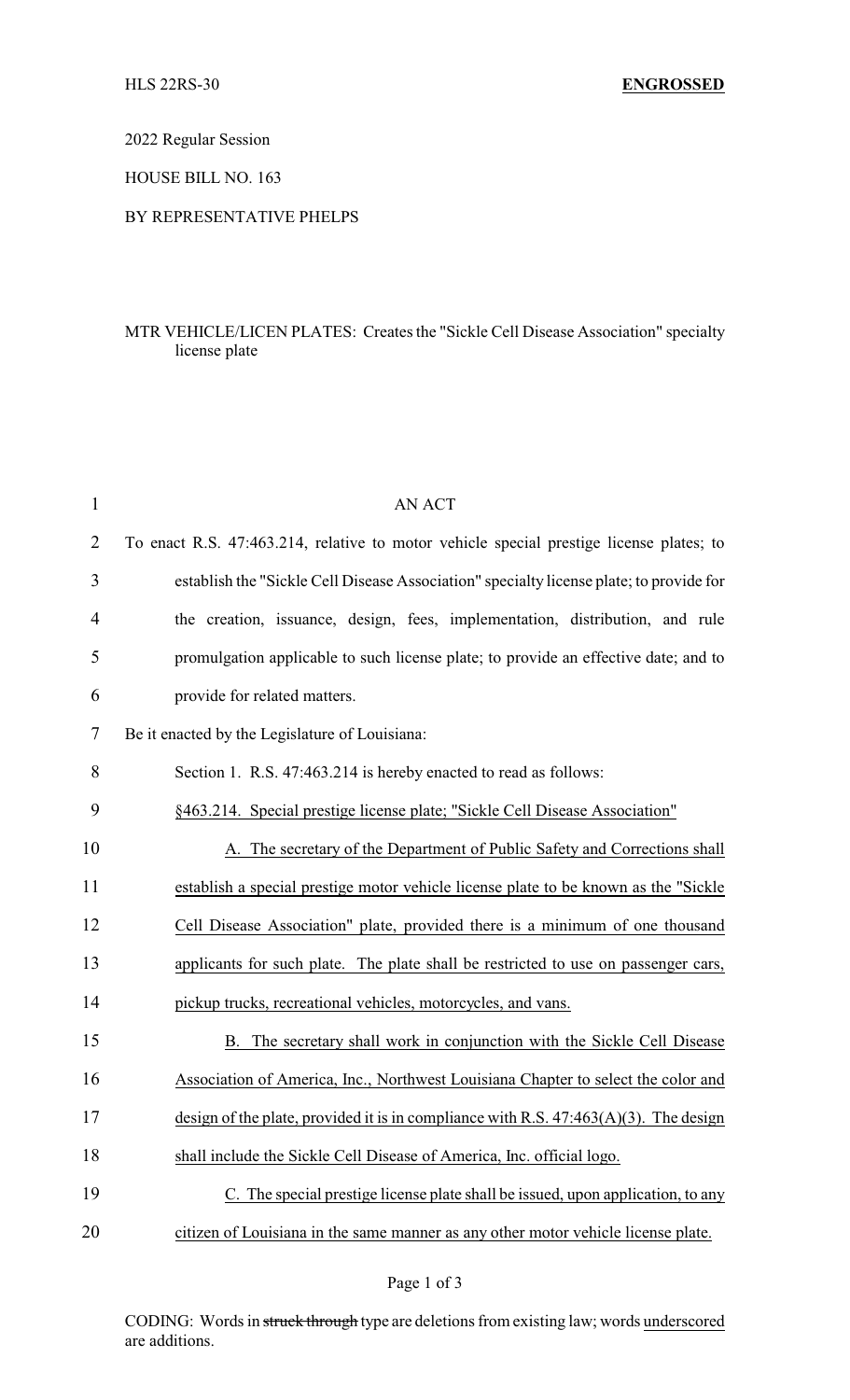| $\mathbf{1}$   | D. The department shall collect an annual royalty fee of twenty-five dollars                  |  |  |
|----------------|-----------------------------------------------------------------------------------------------|--|--|
| $\overline{2}$ | that shall be disbursed in accordance with Subsection E of this Section. This fee             |  |  |
| 3              | shall be in addition to the standard motor vehicle license tax imposed by Article VII,        |  |  |
| $\overline{4}$ | Section 5 of the Constitution of Louisiana, and a handling fee of three dollars and           |  |  |
| 5              | fifty cents for each plate to be retained by the department to offset a portion of            |  |  |
| 6              | administrative costs.                                                                         |  |  |
| 7              | E. The annual royalty fee shall be collected by the department and forwarded                  |  |  |
| 8              | to the Baton Rouge Sickle Cell Anemia Foundation, the Sickle Cell Disease                     |  |  |
| 9              | Association of America, Inc., Northwest Louisiana Chapter, the Southwest Louisiana            |  |  |
| 10             | Sickle Cell Anemia, Inc., the Northeast Louisiana Sickle Cell Anemia Technical                |  |  |
| 11             | Resource Foundation, Inc., and the Sickle Cell Anemia Research Foundation,                    |  |  |
| 12             | Alexandria in equal payments. The monies received from the royalty fees shall be              |  |  |
| 13             | used to assist the local sickle cell foundations with operational costs and to support        |  |  |
| 14             | programs for sickle cell clients and their families in their efforts to live productive       |  |  |
| 15             | and stable lives.                                                                             |  |  |
| 16             | The secretary shall promulgate and adopt rules and regulations as are<br>F.                   |  |  |
| 17             | necessary to implement the provisions of this Section.                                        |  |  |
| 18             | Section 2. This Act shall become effective upon signature by the governor or, if not          |  |  |
| 19             | signed by the governor, upon expiration of the time for bills to become law without signature |  |  |
| 20             | by the governor, as provided by Article III, Section 18 of the Constitution of Louisiana. If  |  |  |
| 21             | vetoed by the governor and subsequently approved by the legislature, this Act shall become    |  |  |
| 22             | effective on the day following such approval.                                                 |  |  |
| 23             | Section 3. The Department of Public Safety and Corrections, office of motor                   |  |  |
| 24             | vehicles, is hereby directed to create the special prestige license plate when the applicable |  |  |
| 25             | statutory provisions are met and its system is updated to accommodate the creation of new     |  |  |
| 26             | plates.                                                                                       |  |  |